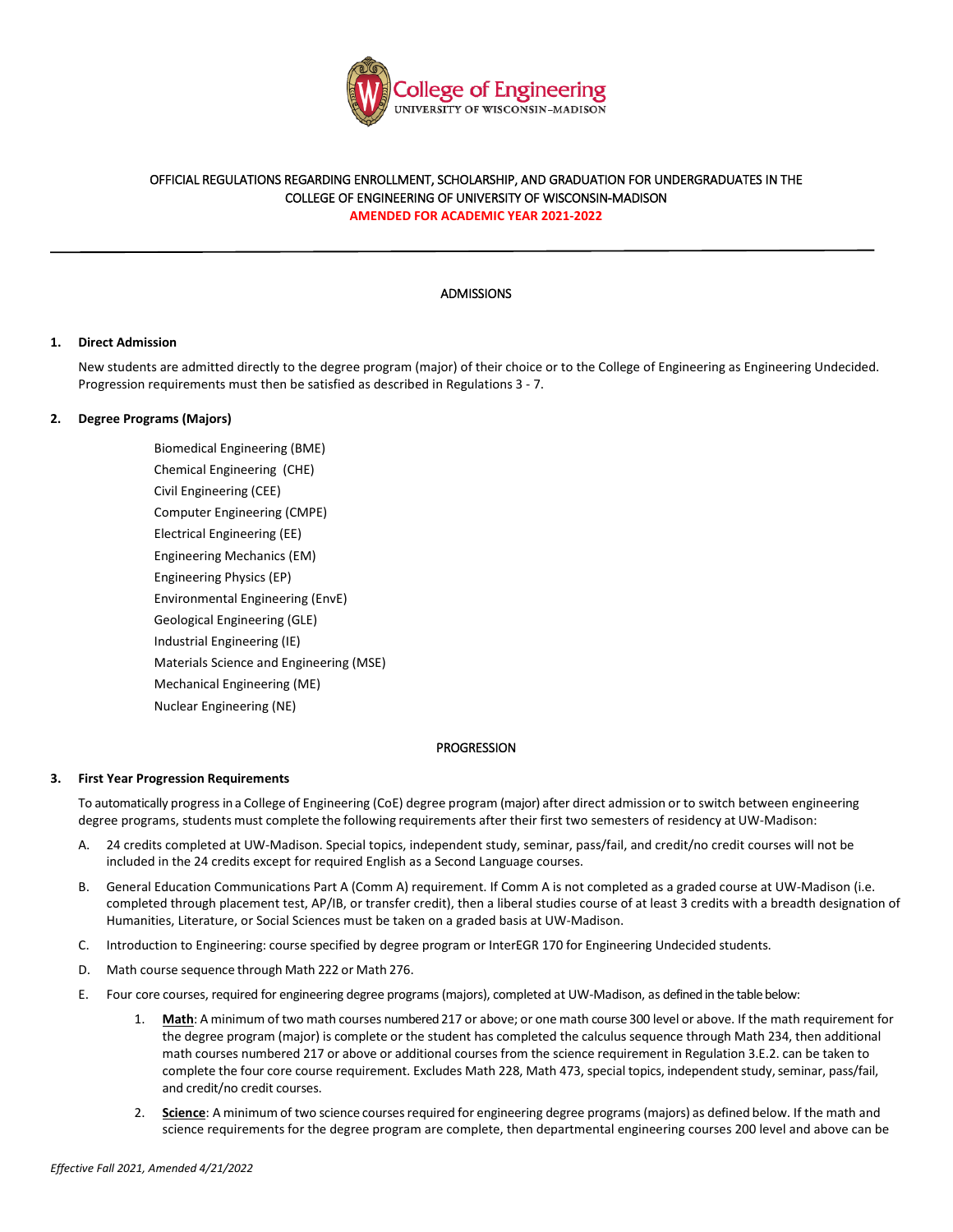taken to complete the four core course requirement. Excludes EPD, InterEGR, special topics, independent study, seminar, pass/fail, and credit/no credit courses.

| Degree Programs (Majors)          | <b>Science</b>                                                          |
|-----------------------------------|-------------------------------------------------------------------------|
| <b>Chemical Engineering</b>       | one course must be Chemistry 104 or higher<br>(i)                       |
|                                   | one course must be Physics 201/EMA 201 or higher<br>(ii)                |
|                                   | If above two requirements are completed, select from additional science |
|                                   | courses below.                                                          |
| <b>Biomedical Engineering</b>     | (i) one course must be either Chemistry 104 or higher OR Physics        |
| Civil Engineering                 | 201/EMA 201 or higher                                                   |
| <b>Computer Engineering</b>       |                                                                         |
| Electrical Engineering            | (ii) one other science course, from the following:                      |
| <b>Engineering Mechanics</b>      | • Chemistry, all classes                                                |
| <b>Engineering Physics</b>        | • EMA 201, EMA 202, ME 240                                              |
| <b>Environmental Engineering</b>  | • Physics 201 and above                                                 |
| Geological Engineering            | • Statistics, calculus-based<br>$\bullet$ FP 271                        |
| Industrial Engineering            | • Computer Sciences 200, 220, and 300 or above, excluding CS 304        |
| Materials Science and Engineering | • excludes special topics, independent study, seminar, pass/fail, and   |
| <b>Mechanical Engineering</b>     | credit/no credit courses                                                |
| Nuclear Engineering               |                                                                         |

F. Core and Overall GPA requirements must be satisfied as defined by CoE departments for each engineering degree program (major) [\(http://progression.engr.wisc.edu.](http://progression.engr.wisc.edu/) All graded UW-Madison courses referenced in E.1. and E.2. above and any departmental engineering courseslevel 200 or above will be counted in the Core GPA (excludes EPD, InterEGR, special topics, independent study, and seminar courses). All graded UW-Madison courses are counted in the Overall GPA. For one and only one of these core coursesthat a student has repeated, the more recent of the two grades will be used in the calculation of Core and Overall GPAs. Students may not be on academic probation for GPA reasons for automatic completion of first year progression requirements.

Students who do not meet the first year progression requirements to automatically progress in a degree program (major) can be considered for nonautomatic progression (Regulation 4) or extension (Regulation 5).

## **4. Consideration for Non-Automatic Progression**

Students who do not meet progression GPAs but meet all other progression requirements will be considered for progression in degree program (major). The consideration process includes review of written statement, rigor of completed courses, and grade trends.

Amended: Students who do not meet first year progression requirements to automatically progress in degree (major) will be considered for progression after their second semester. If not accepted, students will have an *additional semester* to meet automatic progression (Regulation #3) or to be considered for non-automatic progression (Regulation #4).

## **5. Extension for First Year Progression Requirements**

- A. Students who will not meet progression requirements due to University of Wisconsin placement and/or assessment tests (math and ESL) will be granted a one semester extension up to their fourth semester if they are making satisfactory progress in a degree program (major).
- B. Students who do not meet the requirements in Regulation 3 may apply for a one semester extension but not beyond their fourth semester. Students granted extensions will be considered for non-automatic progression in degree program (major). The consideration process includes review of written statement, rigor of completed courses, and grade trends. Extensions will be evaluated only in cases where it is mathematically possible during the one semester extension to meet progression GPAs for intended program.

Amended: Students who do not meet first year progression requirements to automatically progress in a degree program (major) will have an *additional semester* to meet automatic progression requirements (Regulation #3) or to be considered for non-automatic progression (Regulation #4).

# **6. Diversity of Student Body**

When the number of non-automatic considerations and/or applications for admission to a degree program (major) exceed the capacity of that program, progression and admission will be limited to capacity. In order to implement the University's goals of achieving a heterogeneous and diverse student body, selection of students under consideration or admission to a program operating at capacity will be based on demographic background, written statement, rigor of completed courses, and grade trends.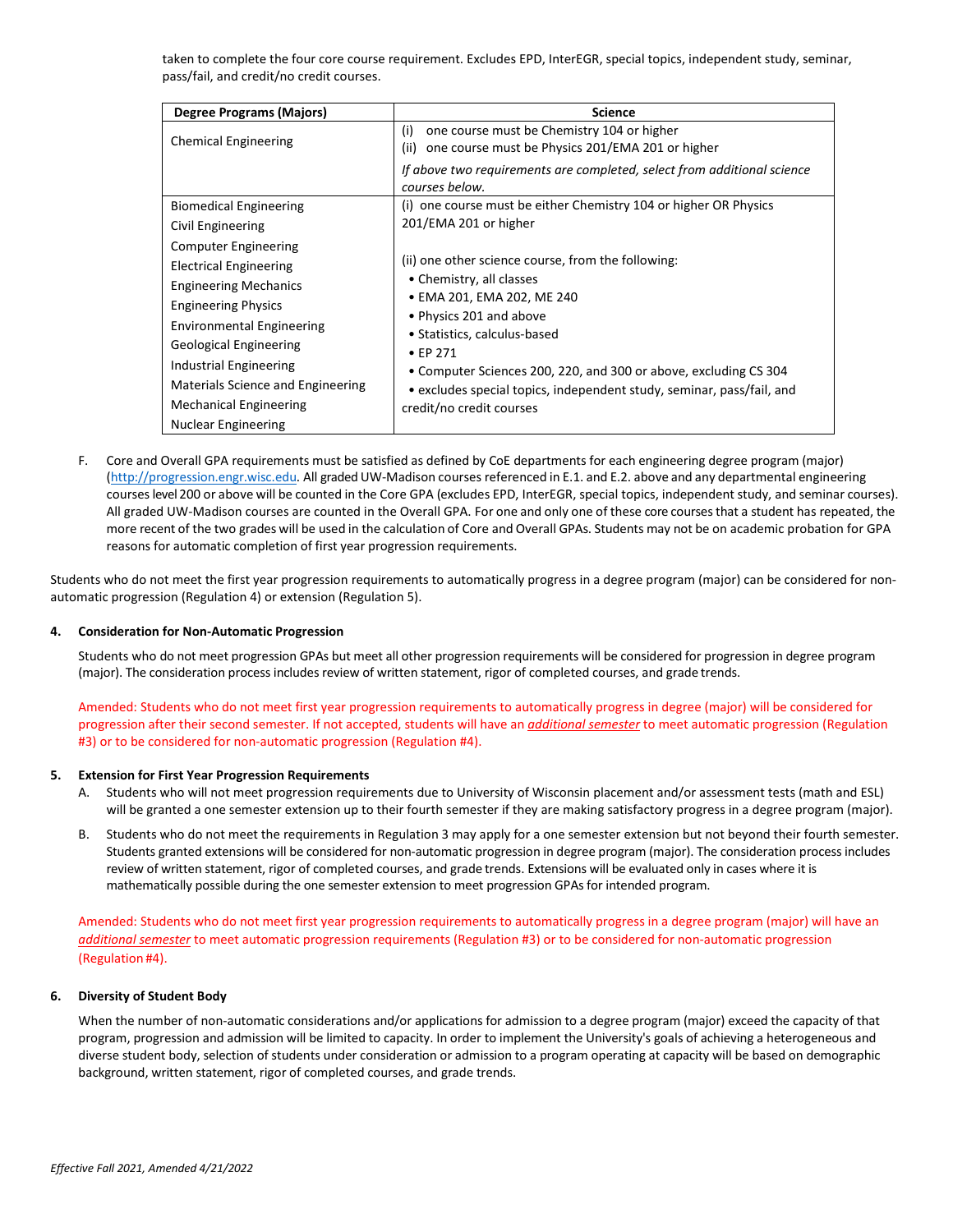## **7. Progression Requirement Completion and Extension Application**

Students are required to submit to the Dean's office an application for progression for a degree program (major) or an application for an extension by the deadline. Deadlines will be posted on the College of Engineering website a[t http://progression.engr.wisc.edu](http://progression.engr.wisc.edu/) and emailed to students in the College of Engineering.

# REGISTRATION

# **8. Definitions**

- A. Full-time student**:** One carrying a minimum credit load of 12 credits. All students are expected to be full-time unless they have the permission of the Dean to be part-time. A student carrying less than the minimum credit load without the Dean's permission will be placed on part-time warning at the end of the semester.
- B. Part-time student: One who has the Dean's permission to carry less than the minimum credit load (Regulation 9.F.).
- C. Semester: A term of 15 weeks minimum duration.
- D. Session: A term of less than 15 weeks duration (e.g., Summer Session or Intersession).
- E. Modular Course: A course that is offered during a semester, but which lasts fewer than 15 weeks.

# **9. Credit Load Constraints**

- A. Maximum credit load: 20 enrolled credits per semester.
- B. Minimum credit load: 12 enrolled credits per semester or enrolled for one cooperative education program credit as an engineering co-op student during a co-op work period.
- C. For sessions there is no minimum credit load; the maximum credit load equals the number of weeks in the session.
- D. A student not on academic probation may freely choose to carry any number of credits between a minimum credit load and a maximum credit load.
- E. A student may carry more than a maximum credit load only with the recommendation of an advisor and with written approval of the Dean.
- F. Part-time student: A student who wishes to carry less than a minimum credit load in a specific semester for definitive reasons, e.g., a verifiable disability, or a necessity of employment or other outside obligations exceeding 15 hours per week, must request permission from the Dean to become a part-time student. Part-time permissions must be renewed during the first two weeks of each semester part-time permission is requested. Part-time students must satisfy all regulations other than the minimum credit load.
- G. A student on academic probation is advised to carry not more than 14 credits per semester unless repeating a course. For every three credits being repeated, the student is advised to carry not more than one additional credit beyond 14, up to a maximum of 16 credits.

## **10. Student Responsibility for Scheduling**

Each student is responsible for arranging a course list that will permit satisfactory progress towards degree requirements and a class schedule that (a) avoids class and final exam scheduling conflicts, (b) avoids an excessively demanding final exam schedule, and (c) verifies registration in chosen classes.

## **11. Access to Courses**

Departments may specify courses as not open to students who need to complete progression requirements, or as open only to students in a specific degree program (major).

## **12. Transfer of Degree Applicable Credits**

A course taken anywhere other than UW-Madison, or by independent study or resident extension, is transferable to the College of Engineering, in credits only, if it is transferable to the UW-Madison. The course counts toward graduation only if it satisfies a graduation requirement of the curriculum to which it is to be applied and only if it was passed with a grade of C (2.0 on a 4.0 scale) or better.

## **13. Transfer of Grades**

Grades for courses taken anywhere other than UW-Madison are not transferable, even if the credits for those courses are transferable.

## **14. Adding Courses**

Students may add full-semester courses only during the first two weeks of classes (Regulation 19). The deadline to add a course is specified on the Office of the Registrar's website.

# **15. Dropping Courses**

Students may drop full-semester courses during the first twelve weeks of classes. Courses dropped after the initial drop deadline are noted on the transcript as DR (Regulations 14, 19 and 22.G.). The deadlines to drop a course are specified on the Office of the Registrar's website.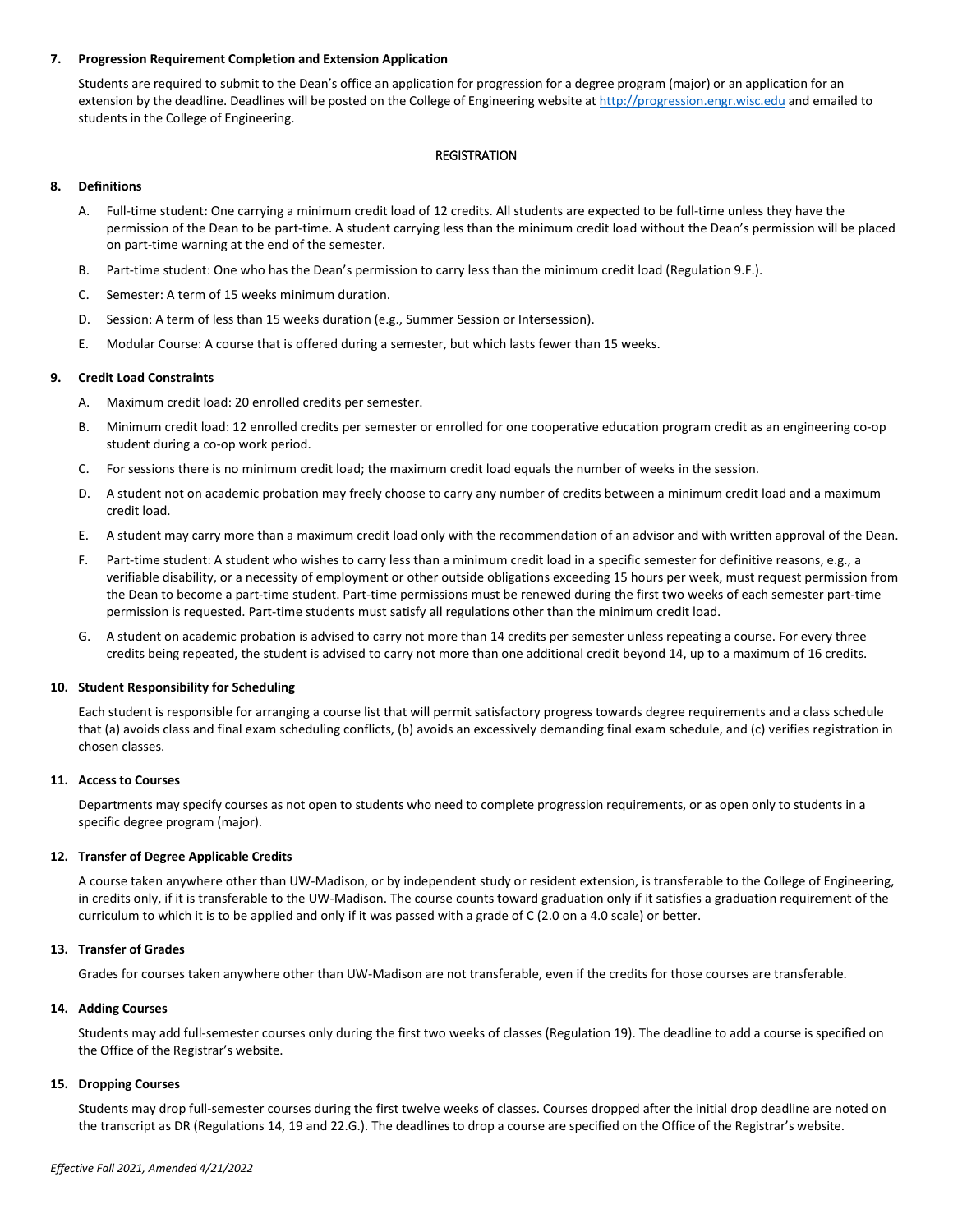## **16. Course Substitutions**

A student may substitute courses that deviate from the requirements of a published curriculum of the College of Engineering upon the recommendation of the student's degree-granting department and with the approval of the college governance committee.

## **17. Pass/Fail and Credit/No Credit Courses**

Pass/fail is a student-option alternative way of being graded in a regularly graded course. Credit/no credit describes courses approved for twolevel grading and is not a student option.

A student may change the grading option of a full-semester course to or from pass/fail only during the first four weeks of classes (Regulation 19). These courses must be free electives. Only students in good standing may elect the pass/fail privilege. The pass/fail agreement is between the student and the Registrar, and is not revealed to the person teaching the course. The person teaching the course submits the appropriate letter grade to the Registrar, who converts C or higher grades to S (Satisfactory), D and F grades to U (Unsatisfactory).

Courses designated as credit/no credit will not be counted in determining the number of pass/fail courses the student may elect.

#### **18. Audited Courses**

A student may audit a course only if the instructor consents. Auditors are expected to attend with a reasonable regularity and to participate in the class, as determined by the instructor. Audited courses carry no degree credit, do not count in determining the minimum number of credits permitted in each term, and are not included in the calculation of the GPA. The only valid grade for audited courses is a grade of S (Satisfactory) or NR (No Report). A student may change to or from credit to audit only during the first four weeks of classes (Regulation 19).

#### **19. Courses Scheduled for Fewer Than 15 Weeks**

Deadlines for sessions and modular courses are listed on the Office of the Registrar's website.

## **PERFORMANCE AND EVALUATION**

#### **20. Attendance**

Each student is expected to attend all assigned classes during the regular meeting times, and take all of the examinations for those courses at the regularly scheduled times. In the case of course or examination absences excused for a reason acceptable to the course instructor, the student is expected to make up the work within a reasonable time, and may do so without a grade penalty.

## **21. Grading System**

Course grades are reported by letter only; plus and minus grades are not authorized. The following grades are included in computing Grade Point Average (GPA) and Point-Credit Ratio (PCR).

| Grade             | <b>Grade Points Per Credit</b> |
|-------------------|--------------------------------|
| A (Excellent)     | 4.0                            |
| AB (Intermediate) | 3.5                            |
| B (Good)          | 3.0                            |
| BC (Intermediate) | 2.5                            |
| C (Fair)          | 2.0                            |
| D (Poor)          | 1.0                            |
| F (Failure)       | 0.0                            |

## **22. Special Purpose Grades**

The following ways of reporting course grades are also used and, except for NR, do not affect GPA or PCR

- A. S (Satisfactory) or U (Unsatisfactory) used to report pass/fail courses (Regulation 17). S is also used in audited courses (Regulation 18).
- B. CR (Credit) or N (No Credit) used to report credit/no credit courses (Regulation 17).
- C. NR (No Report) signifying that no grade has been reported to the Registrar's Office a temporary grade that must be replaced by an A-F grade; also used for a permanent grade in audited courses (Regulation 18).
- D. NW (No Work) student enrolls in a course and then never attends. This means that instructor has no evidence that student ever attended.
- E. I (Incomplete) a temporary grade (Regulation 27); EI is used for an extended incomplete (requires a Dean's action); IN is used to indicate an incomplete in a credit/no credit course; PI is used for a permanent incomplete (Regulation 28).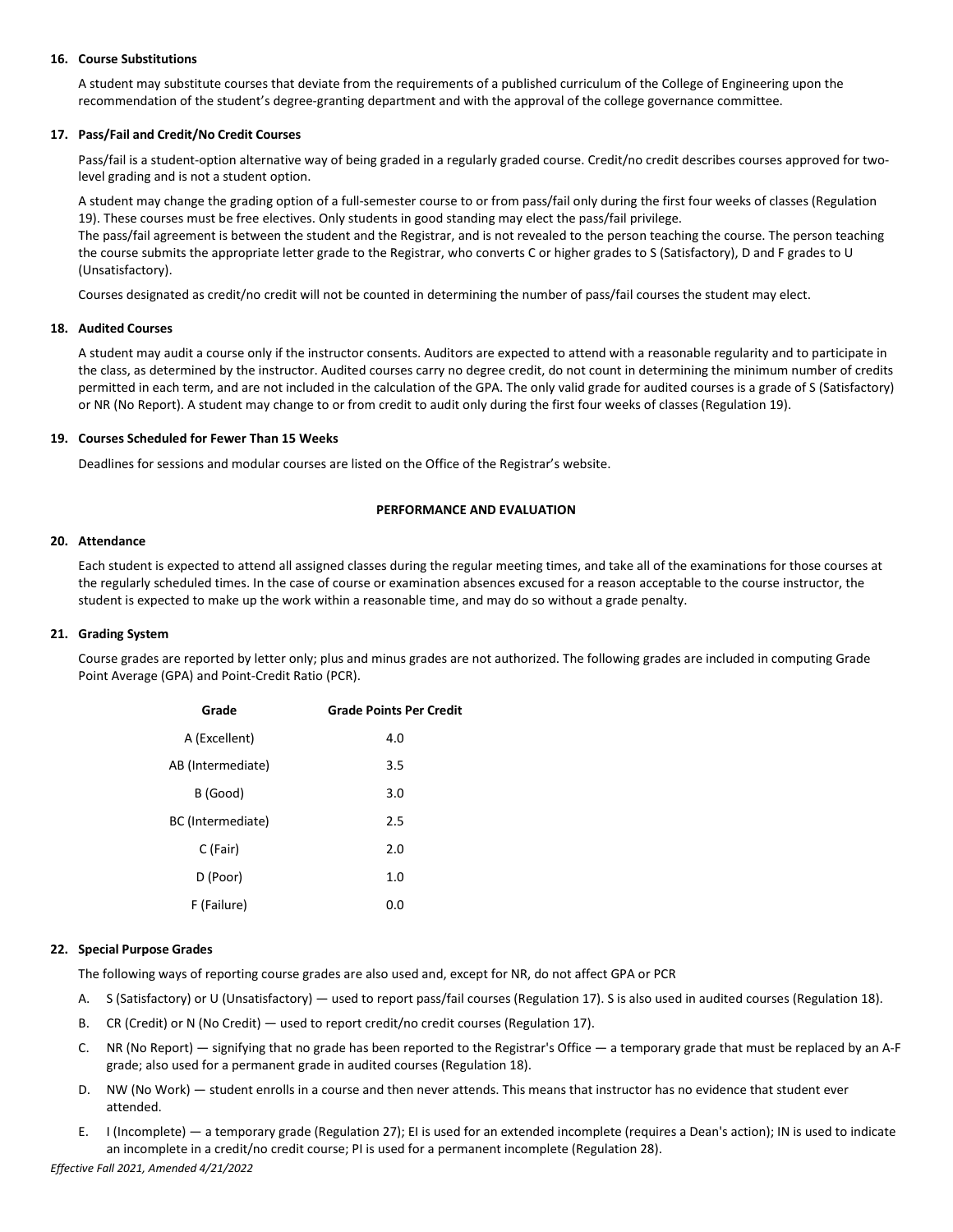- F. P (Progress) a temporary grade used for courses extending beyond one term. The final grade determines the grade for each term and replaces P grades for the course.
- G. DR (Dropped) indicates the course was dropped after the initial drop deadline noted on the Office of the Registrar's website.

## **23. Course Grade Changes**

The final course grade may be changed only by the professor in charge of the course section, and then only to correct a clerical error in the computation or reporting of the original grade.

## **24. Grade Point Average (GPA) and Point-Credit Ratio (PCR)**

Grade Point Average (GPA) is computed by dividing the total number of grade points earned at UW-Madison by the total number of credits attempted (excluding pass/fail or credit/no credit courses) at UW-Madison. The Point-Credit Ratio (PCR) differs from the grade point average in that it involves only those credits that count toward graduation and the related grade points. When a course is repeated, the credits and grade points earned only for the final attempt are included in the point-credit ratio.

## **25. Dean's Honor List**

At the end of each semester the names of all full-time students in good standing with a 3.5 or higher semester GPA and cumulative GPA of at least 3.0 and no incomplete or unreported grades will be included on the Dean's Honor List. Credit/no credit and pass/fail courses are not considered in meeting the full-time standing requirement for the Dean's Honor List. Transcript will show a notation of "Dean's Honor List."

## **26. Repeating Courses**

Any course may be repeated at the student's option. In the case of a required course in which the student earned a grade of D and which is a prerequisite to another required course, the student is encouraged (or may be required by departmental regulation) to repeat the course. For courses taken more than once, all grades count in the grade point computations, but only the last grade for the course is applied to the student's point-credit ratio.

## **27. Incomplete**

An incomplete may be reported for a student who has carried a subject with a passing grade, but because of illness or other unusual and substantiated cause beyond the student's control has been unable to complete the final examination or some limited amount of term work. A student who stays away from a final examination without proof of being prevented from attending as indicated above will receive a grade of F, N, or U (whichever is appropriate). Even with such proof, if the term work has convinced the instructor that the student cannot pass, the grade shall be F, N, or U (whichever is appropriate).

## **28. Resolution of an Incomplete**

At the instructor's option, a course marked incomplete may be completed at any time no later than last day of class of the student's next semester of attendance at UW-Madison, or it will lapse into a fail. An incomplete may not be removed after five years of absence from UW-Madison without special permission of the Dean. Such an incomplete remains on the record with a grade of PI and does not lapse into an F, N, or U.

## **29. Final Exam Rescheduling**

A student may be permitted to take an examination at other than the regularly scheduled time only with permission of the instructor. Permission will be granted only for illness or other unusual and substantiated cause beyond the student's control. (Regulation 10).

## **30. Withdrawal**

Students may withdraw from the University after consulting with their advisor and with the approval of the Dean. The withdrawal date and a DR notation will be recorded for courses in progress if the student withdraws after the initial deadline to drop a course and before the withdrawal deadline (Regulations 14, 19 and 22.H.). The deadline to withdraw is specified on the Office of the Registrar's website.

A Medical Withdrawal may be granted to students who experience a serious or unexpected physical or behavioral health condition; who may need to provide care to an immediate family member who is experiencing a serious or unexpected physical or behavioral health condition; or who have experienced the death of an immediate family member. Approval will be granted on a case-by-case basis.

Withdrawals (other than Medical Withdrawals) are not granted in the last three weeks of scheduled classes. Grades of Incomplete, if justified (Regulation 27), or F, N, or U will be recorded for students who leave the University during this time.

## **31. Year Classification**

The year classification of a student is determined by the number of credits passed and the number of grade points earned, applicable to the student's degree, as indicated by the following tabulation: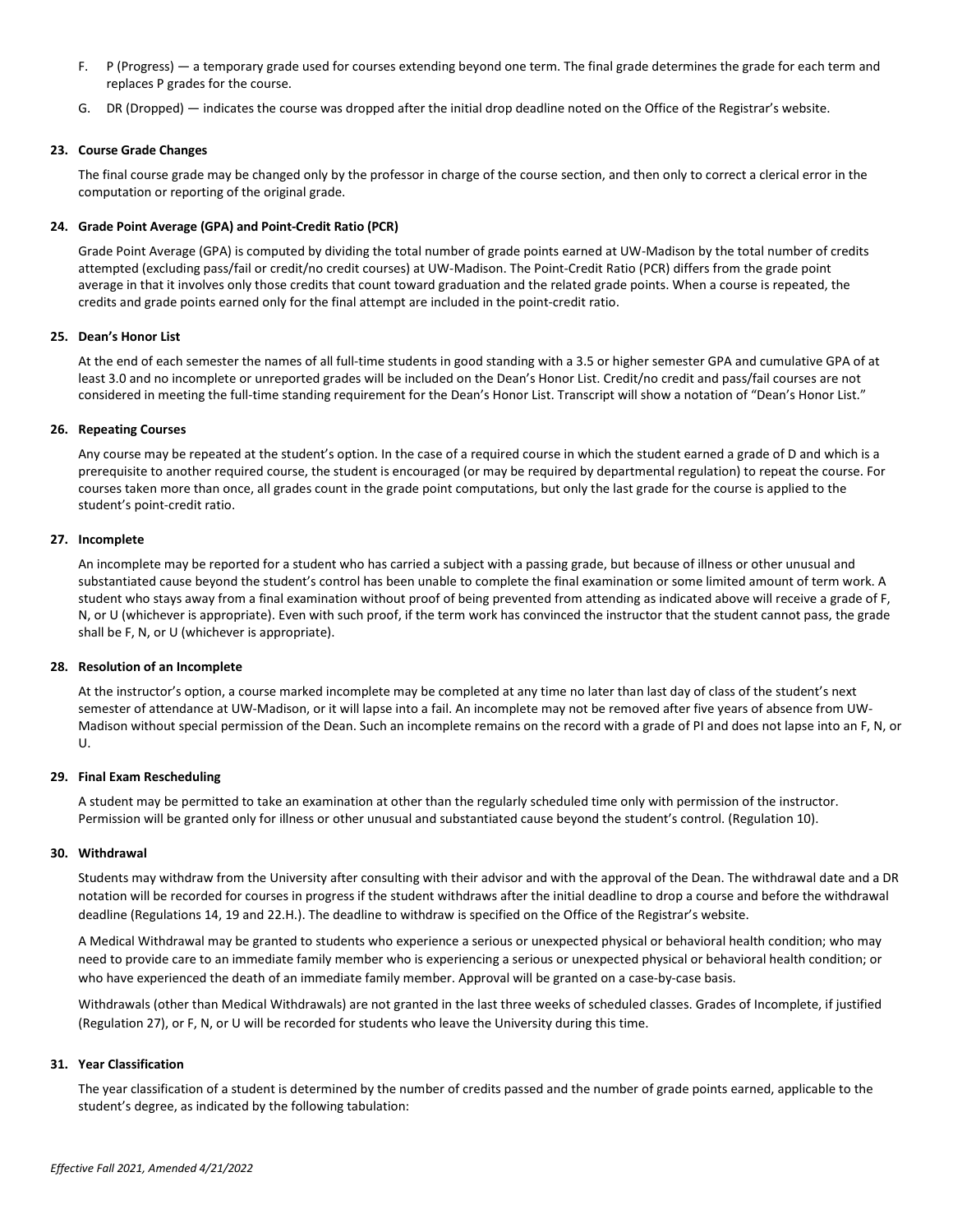| Name of Year | <b>Numerical</b><br><b>Classification</b><br>of Year | <b>Minimum</b><br><b>Credits</b><br>Passed | <b>Minimum</b><br><b>Grade Points</b><br>Earned |
|--------------|------------------------------------------------------|--------------------------------------------|-------------------------------------------------|
| Freshman     | 1                                                    | 0                                          | 0                                               |
| Sophomore    | 2                                                    | 24                                         | 48                                              |
| Junior       | 3                                                    | 54                                         | 108                                             |
| Senior       | 4                                                    | 86                                         | 172                                             |

For the purpose of year classification only, pass/fail and credit/no credit courses and courses transferred from another campus are assumed to have earned 2.0 grade points per credit.

#### **32. Good Standing**

A student is in good academic standing unless on academic probation or dropped.

#### **33. Part-time Warning**

A student is placed on part-time warning when that student has, in the semester just completed, passed fewer than 12 credits without permission from the Dean.

## **34. Probation**

A student is placed on academic probation when that student has, in the semester just completed, attained less than a 2.0 GPA. Once on probation, the student is continued on probation until either removed from probation or dropped (Regulations 35, 36).

#### **35. Removal From Probation**

The following requirements must be satisfied for the removal of a student from academic probation (Regulation 34):

- A. A cumulative GPA of at least 2.0;
- B. A GPA of at least 2.0 for the semester just completed.

#### **36. Drop**

- A. A student on academic probation will be dropped at the end of any semester for which that student has attained a GPA of less than 2.0 or has passed fewer than half of the credits attempted (Regulation 34).
- B. A student not on academic probation will be dropped at the end of any semester for which that student has passed fewer than half of the credits attempted.

# **37. Readmission**

A student who has been dropped for academic reasons may be readmitted by the Dean only after the student has been out of the College of Engineering for at least one semester.

#### **38. Session Actions**

No academic actions (part-time warning, probation, drop, removed from probation) will be taken at the end of sessions (Regulation 8.D.).

# **39. Graduation**

It is the student's responsibility to ensure that graduation requirements have been met. All students should regularly consult their DARS (Degree Audit Reporting System) document in conjunction with their advisor to ensure that all the following graduation requirements have been met:

- A. Have fulfilled the published graduation requirements of that curriculum, with all substitutions formally approved, and have achieved a minimum 2.0 GPA overall.
- B. Have a PCR (Regulation 24) of at least 2.0 for those semesters and sessions containing the last 60 credits taken at UW-Madison or for all credits taken at UW-Madison if fewer than 60.
- C. Have a departmental PCR of at least 2.0 for all courses taken in the degree-granting department that count toward graduation.
- D. Have completed at least 30 credits in residence in the College of Engineering, including 15 credits of work in the degree-granting department.
- E. Have completed the last two semesters in residence in the College of Engineering. Cannot be on co-op or study abroad in the last semester. Students may seek permission from the Dean to be on co-op or study abroad in their second to last semester.
- F. Have completed the last semester in the College of Engineering enrolled in courses required for their engineering degree.